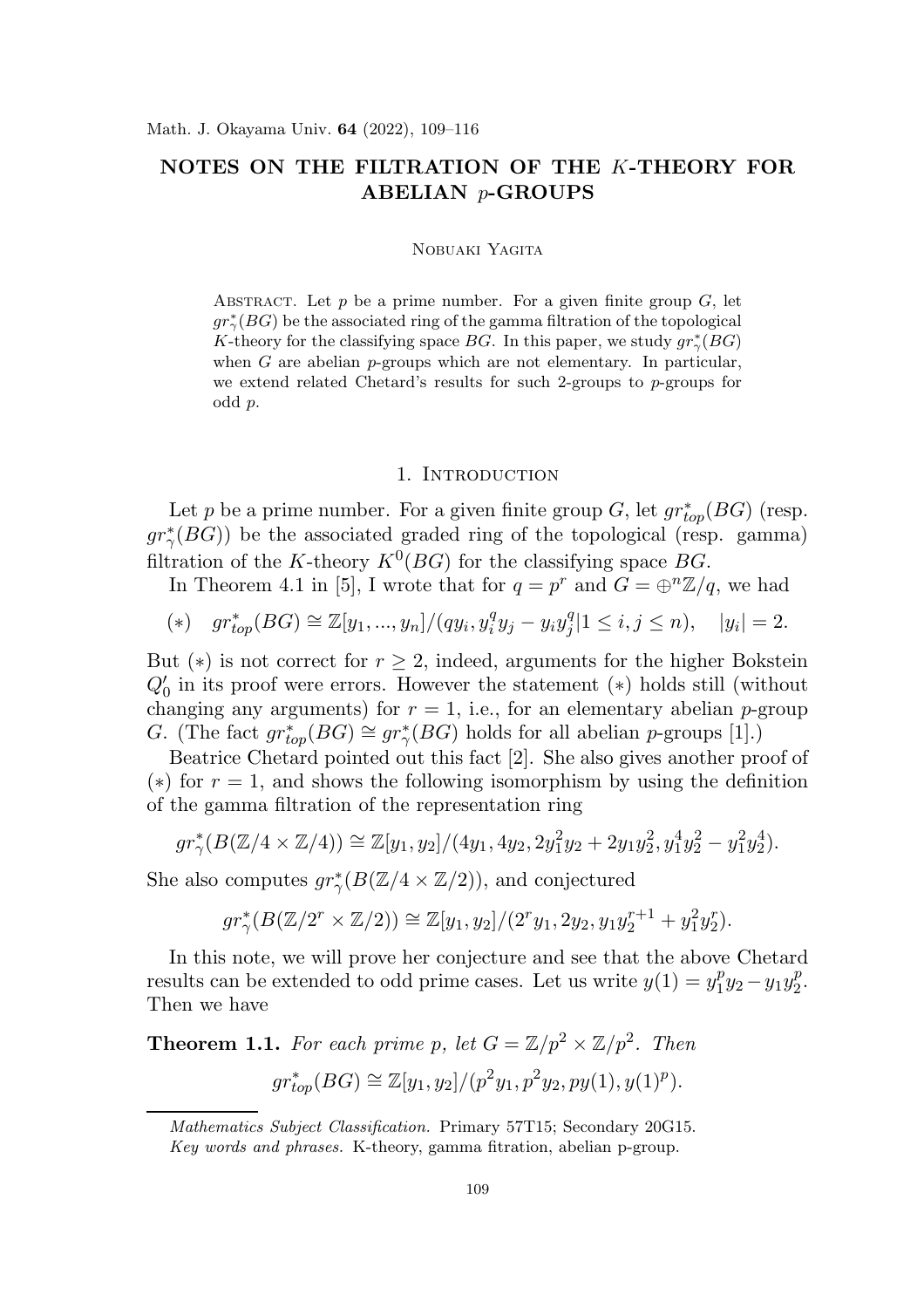**Theorem 1.2.** For each prime p, let  $G = (\mathbb{Z}/p^r \times \mathbb{Z}/p)$ ,  $r \geq 1$ . Then

$$
gr_{top}^*(BG) \cong \mathbb{Z}[y_1, y_2]/(p^r y_1, py_2, s_r)
$$

where  $s_r = y_1 y_2^{r(p-1)+1} - y_1^p$  $y_1^{(r-1)(p-1)+1} = y(1)y_2^{(r-1)(p-1)}$  $\frac{(r-1)(p-1)}{2}$ .

Here we note that  $gr^*_{\gamma}(BG)$  are known for many nonabelian *p*-groups G by using  $gr_{top}^{*}(BG)$  and the Atiyah-Hirzebruch spectral sequence, while the direct computations of  $gr^*_{\gamma}(BG)$  by using representations theory are not so many.

For example, when  $|G| = p^3$  and nonabelian, we know [5]

$$
gr^*_{\gamma}(BG) \cong gr^*_{top}(BG) \cong H^{even}(BG)/(Q_1H^{odd}(BG)).
$$

Here  $H^{odd}(BG)$  is just p-torsion and we can define the Milnor  $Q_1$ -operation on  $H^{odd}(BG)$  (see the proof of Theorem 4.2 in [5]). In particular, when  $G = Q_8$  the quaternion group of the order 8, it is known  $H^{odd}(BG) = 0$ , which implies  $H^{even}(BG) \cong gr^*_{\gamma}(BG)$ . Using representation arguments and the ring structure of  $gr^*_{\gamma}(BG)$ , Atiyah [1] gets the ring structure of  $H^*(BQ_8)$ .

I thank very much Beatrice Chetard who pointed out my error in [5]. I also thank the referee for many suggestions. In particular, proofs in this note of main theorems are suggested by him.

2. 
$$
H^*(B(\mathbb{Z}/q \times \mathbb{Z}/q))
$$
 and  $H^*(B\mathbb{Z}/q \times B\mathbb{Z}/p)$ 

Let  $X = B\mathbb{Z}/q$  with  $q = p^r, r \geq 2$ . Its integral cohomology is  $H^*(X) \cong$  $\mathbb{Z}[y]/(qy)$  with the degree  $|y|=2$ . Considering the long exact sequence for  $q' = q$  or  $q' = p$ 

$$
\dots \to H^{*-1}(X; \mathbb{Z}/q') \xrightarrow{\delta} H^*(X) \xrightarrow{q'} H^*(X) \to H^*(X; \mathbb{Z}/q') \to \dots,
$$

we have

(2.1) 
$$
H^*(X; \mathbb{Z}/q) \cong H^*(X)/q\{1, x\}, \quad x = \delta^{-1}y
$$
  
(2.2)  $H^*(X; \mathbb{Z}/p) \cong H^*(X)/p\{1, x'\} \quad x' = \delta^{-1}(p^{r-1}y).$ 

Here the notation  $H\{x, ..., z\}$  means the H-free module generated by  $x, ..., z$ .

We consider the Serre spectral sequence for 
$$
X = X_1 = X_2
$$

$$
E_2^{*,*'} \cong H^*(X_1; H^{*,'}(X_2)) \Longrightarrow H^*(X_1 \times X_2)
$$
  
with 
$$
E_2^{*,*'} \cong \begin{cases} \mathbb{Z}[y_1]/(qy_1) & *' = 0\\ \mathbb{Z}/(q)[y_1]\{1, x_1\} \otimes y_2^{*,*'} & *' > 0. \end{cases}
$$

Here we identify  $y_1 \in E_2^{2,0}$  $2^{2,0} \cong H^2(X_1)$ , and  $y_2 \in E_2^{0,2} \cong H^2(X_2)$ . Moreover  $x_1y_2 \in E_2^{1,2}$  $u_2^{1,2} \cong H^1(X_1, H^2(X_2))$  with  $H^2(X_2) \cong \mathbb{Z}/q$  from (2.1).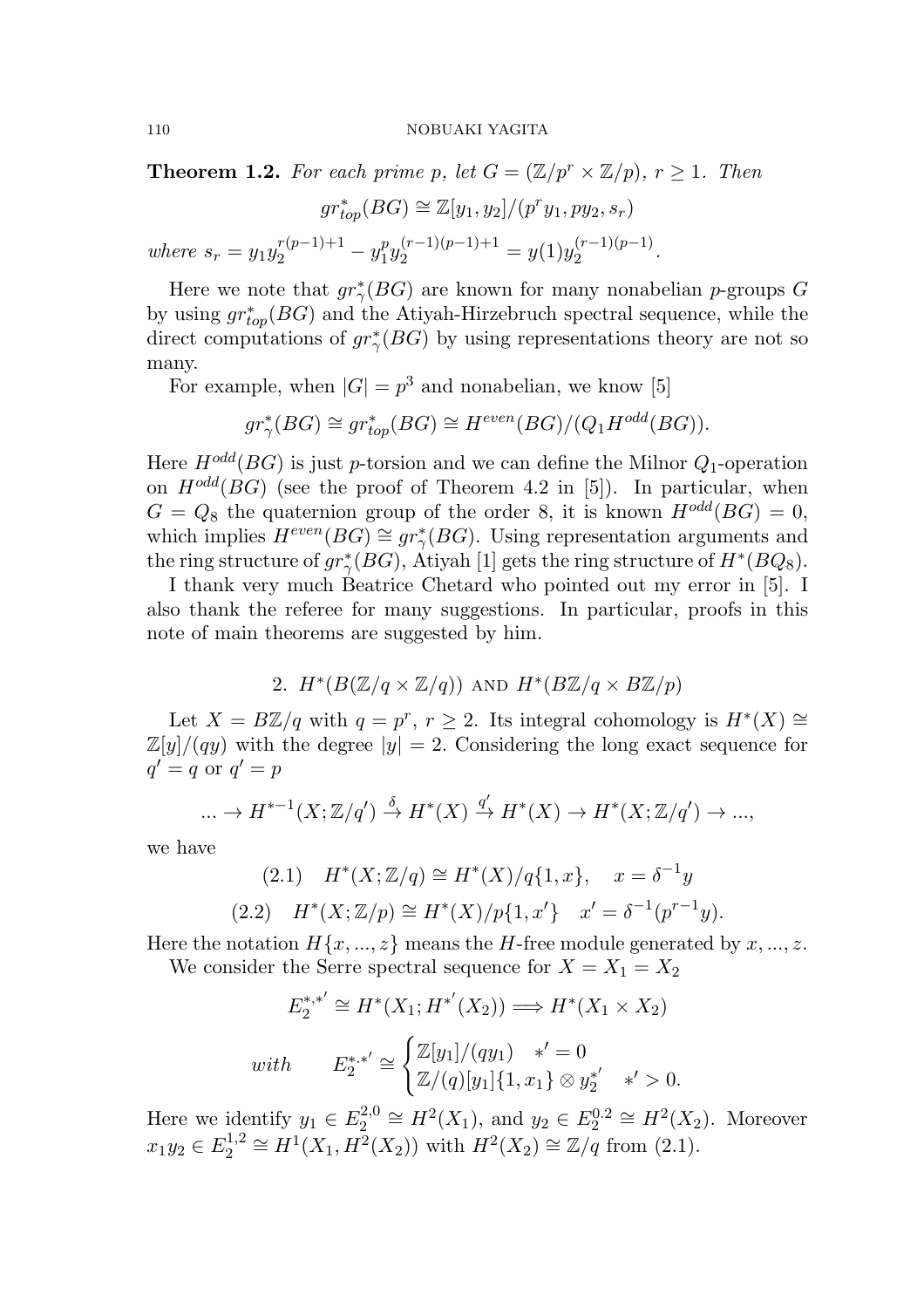Since  $H^*(X_i) \subset H^*(X_1 \times X_2)$ , elements  $y_1, y_2$  are permanent cycles, and so is  $x_1y_2$ . The  $E_2^{*,*'}$  $2^{*,*}$  -term is multiplicatively generated by these elements. Hence we have

$$
E_{\infty}^{*,*'} \cong \mathbb{Z}/q[y_1, y_2]\{1, y_2x_1\} \quad for \ (*,*') \neq (0,0).
$$

Writing by  $\alpha \in H^3(X \times X)$  which represents  $y_2x_1 \in E^{1,2}_{\infty}$ , we have

**Lemma 2.1.** For  $X = B\mathbb{Z}/q$ ,  $q = p^r$ , we have

$$
H^*(X \times X) \cong \mathbb{Z}[y_1, y_2]\{1, \alpha\}/(q y_1, q y_2, q \alpha), \quad |\alpha| = 3.
$$

Next, we compute the spectral sequence for  $X \times B\mathbb{Z}/p$  by using (2.2)

$$
E_2^{*,*'} \cong H^*(X; H^{*,'}(B\mathbb{Z}/p)) \Longrightarrow H^*(X \times B\mathbb{Z}/p)
$$
  
with 
$$
E_2^{*,*'} \cong \begin{cases} \mathbb{Z}[y_1]/(qy_1) & *'=0\\ \mathbb{Z}/p[y_1]\{1, x_1'\} \otimes y_2^{*,*'} & *'>0. \end{cases}
$$

**Lemma 2.2.** For  $X = B\mathbb{Z}/q$ ,  $q = p^r$ , (identifying  $\alpha' = x_1'$ )  $(y_2)$ , we have  $H^*(X \times B\mathbb{Z}/p) \cong \mathbb{Z}[y_1, y_2]\{1, \alpha'\}/(q y_1, p y_2, p \alpha'), \quad |\alpha'| = 3.$ 

3.  $gr_{top}^*(X \times B\mathbb{Z}/p)$ 

In this note we study  $gr_{top}^*(BG)$  only for a p-group G. Then  $gr_{top}^*(BG) \cong$  $E_{\infty}^{*,0}$  for the infinite term of the Atiyah-Hirzebruch spectral sequence converging to the integral Morava K-theory  $\tilde{K}(1)^*(BG)$  with the coefficient  $\tilde{K}(1)^* = \mathbb{Z}_{(p)}[v_1, v_1^{-1}]$ . In this note, we use this Morava K-theory, instead of the usual complex K-theory. So hereafter this note, let  $K^*(BG)$  mean the Morava K-theory  $\tilde{K}(1)^{*}(BG)$ .

Also hereafter this section, we assume  $G = (\mathbb{Z}/q \times \mathbb{Z}/p)$  and  $X = B\mathbb{Z}/q$ . We will prove

**Theorem 3.1.** Let  $G = \mathbb{Z}/p^r \times \mathbb{Z}/p$ . Then we have

$$
gr_{top}^*(BG) \cong \mathbb{Z}[y_1, y_2]/(p^r y_1, py_2, s_r)
$$

where  $s_r = y_1 y_2^{r(p-1)+1} - y_1^p$  $\frac{p}{1}y_2^{(r-1)(p-1)+1}$  $2^{(7-1)(p-1)+1}$ .

At first, we study relations in  $K^*(BG)$ . Recall that  $[p](y)$  is the p-th product of the formal group law of the Morava K-theory  $([3], [4])$  so that

$$
K^*(B\mathbb{Z}/p) \cong K^*[[y]]/([p](y)) \quad |y| = 2.
$$

We can identify  $K^* = \mathbb{Z}_{(p)}[v_1, v_1^{-1}]$ , with  $|v_1| = -2(p-1)$ , and write

$$
[p](y) = py + v_1y^p.
$$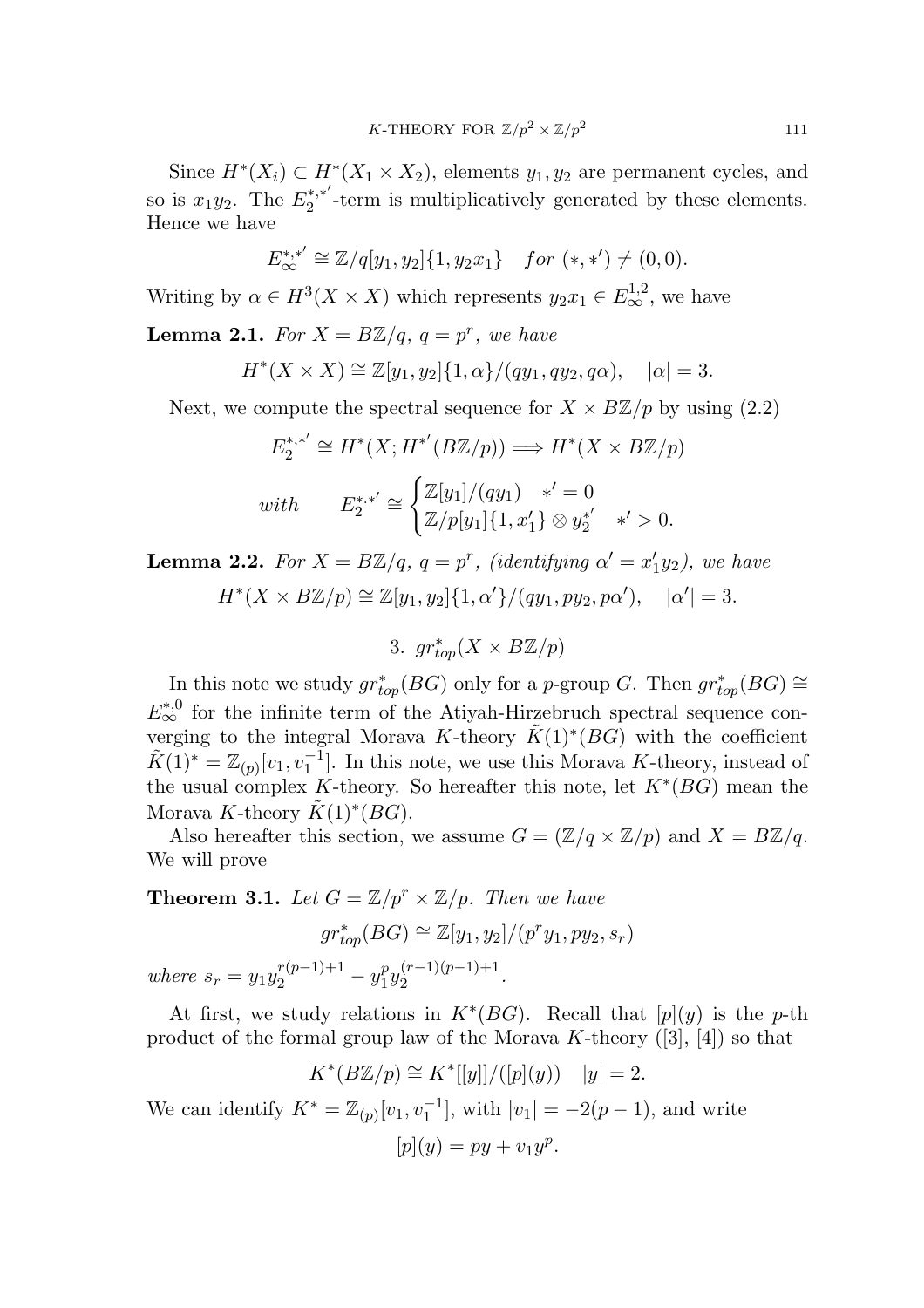## 112 NOBUAKI YAGITA

Similarly we have  $K^*(B\mathbb{Z}/q) \cong K^*[[y]]/([q](y))$ . The K-theory of BG has the Kunneth formula, and we have

 $K^*(BG) \cong K^*(X) \otimes_{K^*} K^*(B\mathbb{Z}/p) \cong K^*[[y_1, y_2]]/([p^r](y_1), [p](y_2)).$ 

The equation  $[p](y_2) = py_2 + v_1y_2^p$  $_2^p$  implies

(\*) 
$$
p^r y_2 = -p^{r-1} v_1 y_2^p = p^{r-2} v_1^2 y_2^{2p-1} = \dots = (-1)^r v_1^r y_2^{r(p-1)+1}
$$

in  $K^*(B\mathbb{Z}/p)$ .

To study  $[p^r](y_1)$ , at first, we consider it in  $C = \mathbb{Z}_{(p)}[v_1, y_1, y_2]$ . Let  $I = (p, v_1)$  be the ideal in  $\mathbb{Z}_{(p)}[v_1]$  generated by  $p, v_1$ , and let  $I^k(y_1)$  be the ideal in C generated by the product of  $I^k$  and  $y_1$  for  $k = 1, 2, ...$ 

Then we easily see by induction

$$
[p^r](y_1) = [p]([p^{r-1}](y_1)) = p^r y_1 + p^{r-1} v_1 y_1^p \mod (I^{r+1}).
$$

We compute  $y_2[p^r](y_1)$  in  $C' = C/([p](y_2))$ , (which is zero in  $K^*(BG)(y_2)$ ). Let us write  $f \equiv g \mod(A)$  for  $f, g \in C$  if there is  $x \in A \subset C$  such that  $f = g + x \in C'$ . Then modulo  $I^{r+1}(y_1, y_2)$ , we can write

$$
y_2[p^r](y_1) \equiv p^r y_1 y_2 + p^{r-1} v_1 y_1^p y_2
$$
  
\n
$$
\equiv (-1)^r v_1^r y_1 y_2^{r(p-1)+1} + (-1)^{r-1} v_1^r y_1^p y_2^{(r-1)(p-1)+1} \quad (from(*))
$$
  
\n
$$
\equiv (-1)^r v_1^r s_r \quad (by \ definition).
$$

Take  $x \in I^{r+1}(y_1, y_2)$  such that

$$
y_2[p^r](y_1) = v_1^r s_r + x
$$
 in C'.

Moreover, by using  $py_2 = -v_1y_2^p$  $v_2^p$ , we can take  $x = v_1^{r+1}$  $i_1^{r+1}x'$ . Recall that the filtration for  $gr_{top}^{*}(BG)$  is defined by the degree of  $H^{*}(BG)$ . Since  $|v_1| < 0$ , we have

**Lemma 3.2.** There is  $x' \in \mathbb{Z}/p[v_1, y_1, y_2]$  such that

$$
K^*(BG)(y_2) \cong K^*[[y_1, y_2]]\{y_2\}/([p](y_2), s_r + v_1x').
$$

Hence  $s_r = 0$  in  $gr_{top}^*(BG)$ .

Now we study the Atiyah-Hirzebruch spectral sequence

$$
E_2^{*,*'} \cong H^*(BG) \otimes K^{*'} \Longrightarrow K^*(BG).
$$

By Atiyah [1], we know  $E_{\infty}^{*,0} \cong gr_{top}^{*}(BG)$ . Moreover if  $E_{\infty}^{*,0}$  is multiplicatively generated by Chern classes in  $H^*(BG)$ , then  $gr_{top}^*(BG) \cong gr_{\gamma}^*(BG)$ . Note  $y_1, y_2$  are the first Chern classes for  $\mathbb{Z}/q$  and  $\mathbb{Z}/p$  (and so for  $G$ ).

Here we recall from Lemma 2.2,  $H^{odd}(BG) \cong \mathbb{Z}/p[y_1, y_2]\{\alpha'\}$  with  $|\alpha'| =$ 3.

Since  $K^*(BG)$  is generated by even dimensional elements, there are  $t, t' >$ 1 and  $s' \neq 0$  in  $H^{even}(BG)$  such that  $d_t(\alpha') = v_1^{t'} \otimes s'$ . Here note  $s' \in$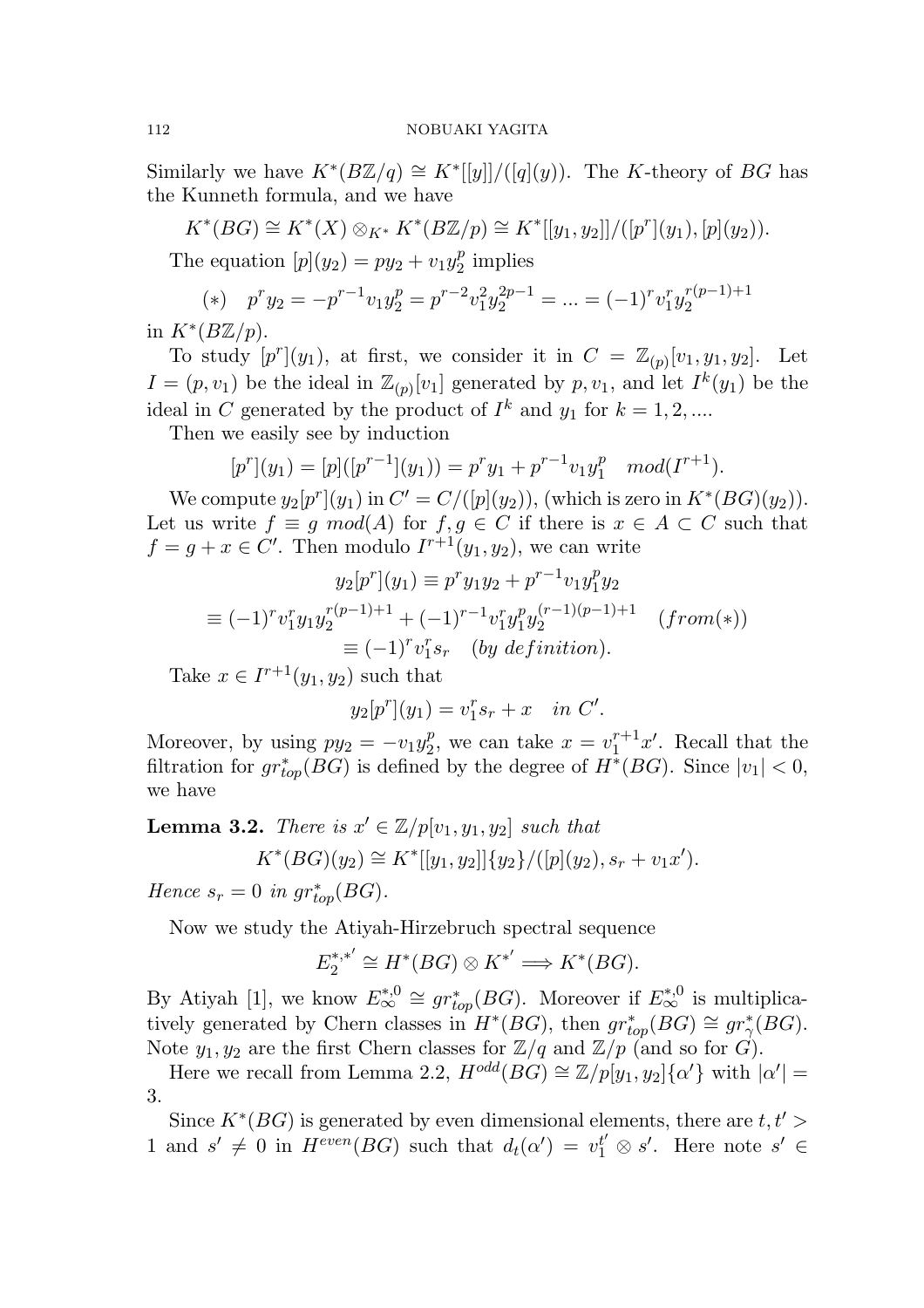$H^{even}(BG)/p{y_2} \cong \mathbb{Z}/p[y_1,y_2]{y_2}$  since elements in  $\mathbb{Z}[y_1]/(q)$  are permanent from  $K^*(X) \subset K^*(BG)$ .

Hence the map

 $v_1^{-t'} \otimes d_t : H^{odd}(BG) \cong \mathbb{Z}/p[y_1, y_2] \{ \alpha' \} \rightarrow \mathbb{Z}/p[y_1, y_2] \{ s' \} \subset \mathbb{Z}/p[y_1, y_2] \{ y_2 \}$ (via  $\alpha' \mapsto s'$ ) is injective (since  $s' \neq 0$ ). Hence we get

$$
E_{t+1}^{*,0} \cong \mathbb{Z}[y_1]/(qy_1) \oplus \mathbb{Z}/p[y_1,y_2]\{y_2\}/(s').
$$

This term is generated by even dimensional elements, and is isomorphic to

$$
E_{t+1}^{*,0} \cong E_{\infty}^{*,0} \cong gr_{top}^*(BG).
$$

From the preceding lemma, we have the graded ring, by the filtration  $(v_1)$ 

$$
gr K^*(BG)(y_2) \cong \mathbb{Z}/p[y_1, y_2]\{y_2\}/(s_r).
$$

Hence we can take  $s' = s_r$ . Thus we have  $E_{\infty}^{*,0} \cong gr_{top}^{*}(BG)$ , and Theorem 3.1.

4. 
$$
gr_{top}^*(B\mathbb{Z}/p^2 \times B\mathbb{Z}/p^2)
$$

Throughout this section let  $G = \mathbb{Z}/p^2 \times \mathbb{Z}/p^2$  and  $X = B\mathbb{Z}/p^2$ . We study the Atiyah-Hirzebruch spectral sequence

$$
E_2^{*,*'} \cong H^*(BG) \otimes K^{*'} \Longrightarrow K^*(BG).
$$

Here we recall  $H^*(BG) \cong \mathbb{Z}[y_1, y_2]\{1, \alpha\}/(p^2y_1, p^2y_2, p^2\alpha)$  with  $|\alpha| = 3$ . We will prove

$$
d_{2p-1}(\alpha) = v_1 \otimes py(1), \quad d_{2p^2+2p-3}(p\alpha) = v_1^{p+2} \otimes y(1)^p
$$

for  $y(1) = y_1^p$  $y_1^p y_2 - y_1 y_2^p$  $_2^p$ . Then we see that

**Theorem 4.1.** Let  $G = \mathbb{Z}/p^2 \times \mathbb{Z}/p^2$ . Then we have the isomorphism

$$
gr_{top}^*(BG) \cong \mathbb{Z}[y_1, y_2]/(p^2y_1, p^2y_2, py(1), y(1)^p).
$$

Recall that the p-product of the formal group law for  $K^*$ -theory is given by  $[p](y) = py + v_1y^p$ . Recall  $f \equiv g \mod(A)$  for  $f, g \in C = \mathbb{Z}_{(p)}[v_1, y_1, y_2]$ if there is  $x \in A \subset C$  such that  $f = g + x \in C'$ . Hereafter, we take  $C' = C/([p^2](y_1), [p^2](y_2)).$ 

We note in C

$$
[p^{2}](y_{1}) = p(py_{1} + v_{1}y_{1}^{p}) + v_{1}(py_{1} + v_{1}y_{1}^{p})^{p}
$$
  
=  $p^{2}y_{1} + pv_{1}y_{1}^{p} + p^{p}v_{1}y_{1}^{p} + B + v_{1}^{p}y_{1}^{p^{2}}$   
where  $B = v_{1} \sum_{k=1}^{p-1} {p \choose k} p^{k}v_{1}^{p-k}y_{1}^{k+p(p-k)}$ .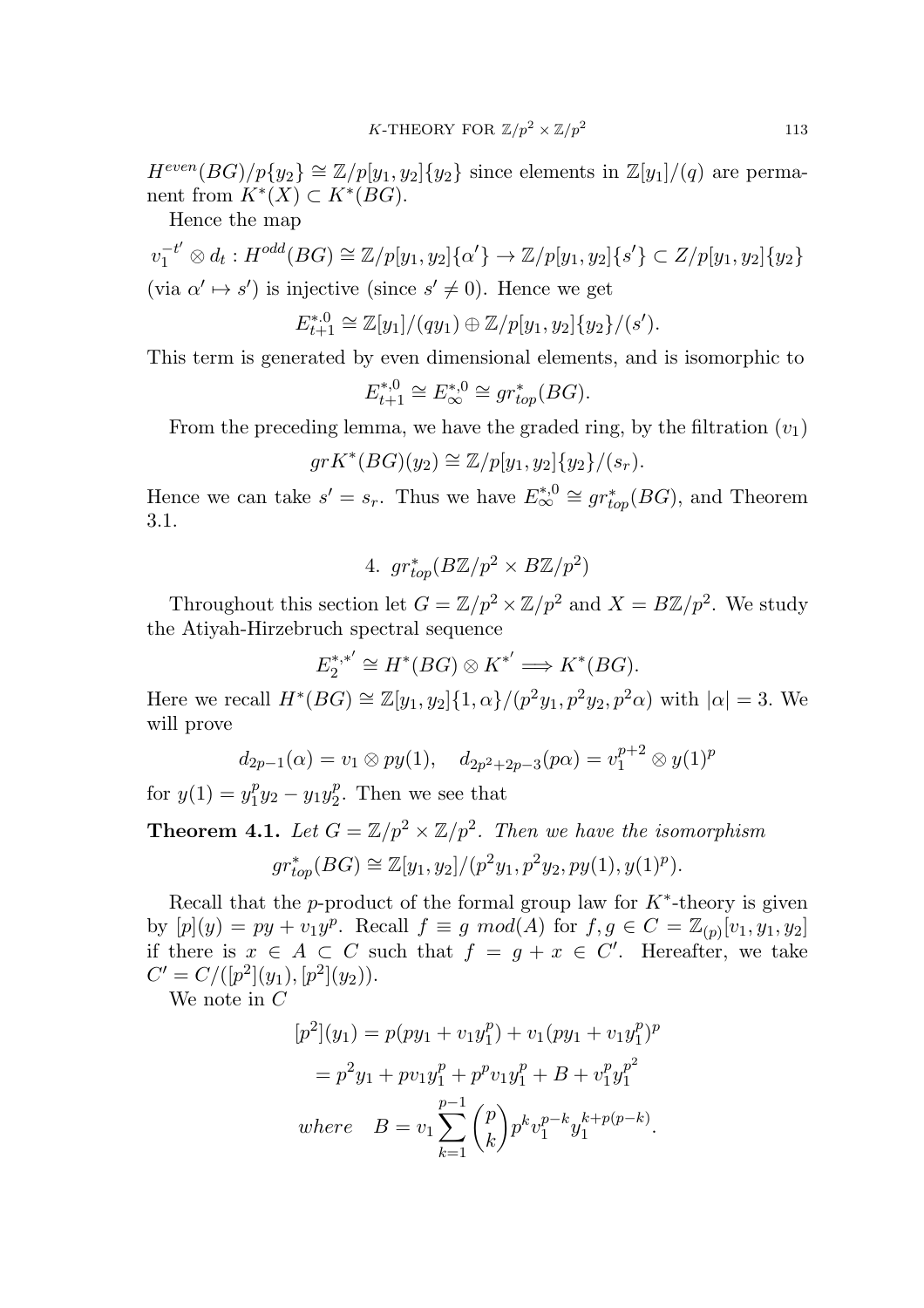Since 
$$
p^2 y_1 \equiv -pv_1 y_1^p \mod(I^{p+1}(y_1))
$$
 and  $p^k v_1^{p-k} \in I^p$ , we have in C'  
\n
$$
B \equiv \left(\sum_{k=1}^{p-1} {p \choose k} (-1)^k\right) v_1^{p+1} y_1^{p^2} \equiv 0 \mod(I^{2p+1}(y_1)).
$$

Hence we have

(\*) 
$$
[p^2](y_1) \equiv p^2y_1 + (pv_1 + p^pv_1)y_1^p + v_1^{p+1}y_1^{p^2} \mod (I^{2p+1}(y_1)).
$$

Similar equation holds for  $y_2$ .

We consider the following elements  $a_1, a_2$  in C (which are zero in  $K^*(BG)$ )

$$
a_1 = y_2[p^2](y_1) - y_1[p^2](y_2),
$$
  

$$
a_2 = y_2^p[p^2](y_1) - y_1^p[p^2](y_2).
$$

Then from (∗), we have

$$
a_1 \equiv (pv_1 + p^p v_1) y(1) + v_1^{p+1} y(2) \mod (I^{2p+1}(y_1, y_2)),
$$
  
\n
$$
a_2 \equiv -p^2 y(1) + v_1^{p+1} y(1)' \mod (I^{2p+1}(y_1, y_2))
$$

where  $y(2) = y_1^{p^2}$  $\frac{p^2}{1}y_2 - y_1y_2^{p^2}$  $y_2^{p^2}$  and  $y(1)' = y_1^{p^2}$  $\frac{p^2}{1}y_2^p-y_1^p$  $\frac{p}{1}y_2^{p^2}$  $y_2^{p^2}$ . (Hence  $y(1)' =$  $y(1)^p \mod(p)$ .

Here we note if  $x \in I^{k+1}(y_1, y_2)$ , then there is  $x' \in (v_1)^k(y_1, y_2)$  such that  $x = x'$  in C' by using  $[p^2](y_1) = 0 \in C'$ . Since  $a_1 \equiv 0$ , we have in C

$$
(**) \quad p(1 + p^{p-1})y(1) \equiv -v_1^p y(2) \quad mod((v_1)^{2p-1}(y_1, y_2)).
$$

In particular, we have  $py(1) = 0 \in gr_{top}^*(BG)$ .

Next, we will see  $y(1)^p = 0 \in gr_{top}^*(BG)$ . Delete  $y(1)$  from the equations for  $a_1, a_2$ . Modulo  $I^{2p+2}(y_1, y_2)$ , we have

$$
(1+p^{p-1})pa_1 + (1+p^{p-1})^2v_1a_2 \equiv p(1+p^{p-1})v_1^{p+1}y(2) + (1+p^{p-1})^2v_1^{p+2}y(1)'
$$
  

$$
\equiv -v_1^{2p+1}y(2)^2/y(1) + (1+p^{p-1})^2v_1^{p+2}y(1)'
$$
 from (\*\*).

Since  $a_1, a_2$  are zero in C', there is  $x \in C$  such that

$$
(1+p^{p-1})^2y(1)' - v_1^{p-1}(y(2)^2/y(1) + x) = 0 \quad in \ K^*(BG).
$$

Therefore  $y(1)' = 0$  in  $gr_{top}^{*}(BG)$ .

Now we sudy the Atiyah-Hirzebruch spectral sequence. Recall  $py(1)$  is zero in  $gr_{top}^*(BG) \cong E_{\infty}^{*,0}$  (but it is nonzero in  $K^*(BG)$ , hence  $y(2) \neq 0$ , since  $K^*(BG)$  is torsion free). Therefore  $py(1)$  is not permanent cycle in the spectral sequence for  $K^*(G)$ .

It is known that the first possible nonzero differential is  $d_{2p-1}$  since  $|v_1| =$  $-2p + 2$ . For dimensional reasons, we see

$$
d_{2p-1}(\alpha) = v_1 \otimes py(1), \quad and \quad E_{2p}^{*,0} \cong \mathbb{Z}[y_1, y_2] \{1, p\alpha\} / (p^2 y_1, p^2 y_2, p^2 \alpha, py(1)).
$$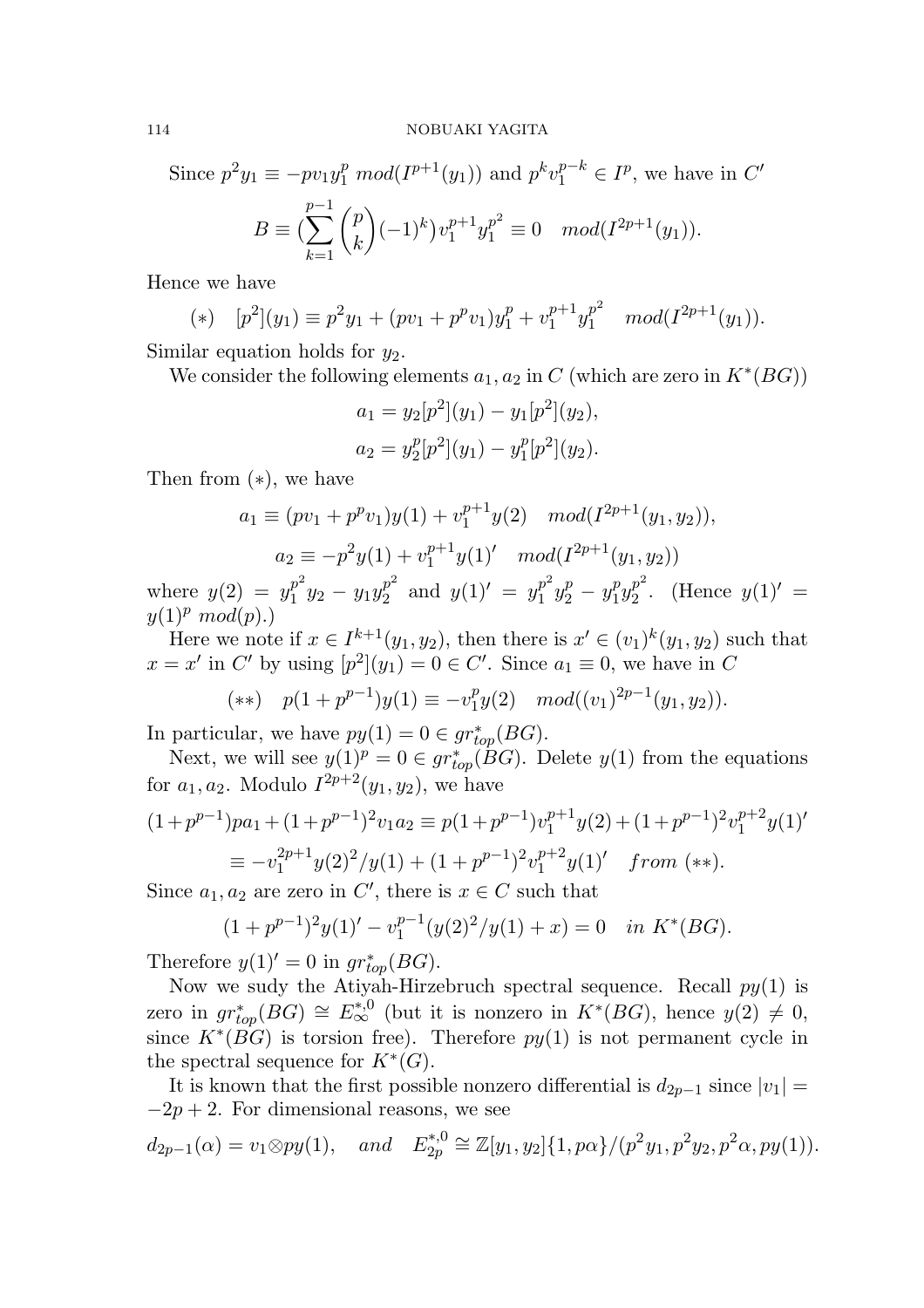Since  $K^*(BG)$  is generated by even dimensional elements, we see  $\alpha'' = p\alpha$ is not a permanent cycle, i.e. there are  $r > 2p, t'' > 1, d \in E_r^{*,0}$  such that  $d_r(\alpha'') = v_1^{t''} \otimes d \neq 0.$ 

We study this d. At first d is invariant  $mod(p)$  under the action of  $SL_2(\mathbb{Z}/p)$ , (since so is  $\alpha'$ ) namely d is written as b or pb for  $b \in \mathbb{Z}/p[y_1, y_2]^{SL_2(\mathbb{Z}/p)}$ . The invariant ring is known as the Dickson algebra

$$
\mathbb{Z}/p[y_1,y_2]^{SL_2(\mathbb{Z}/p)} \cong \mathbb{Z}/p[y(1),y(2)/y(1)],
$$

where  $y(2)/y(1) = y_1^{p(p-1)} + y_1^{(p-1)(p-1)}$  $y_2^{(p-1)(p-1)}y_2^{p-1} + \ldots + y_2^{p(p-1)}$  $2^{p(p-1)}$ .

Consider the restriction to  $K^*(X)$ 

.

$$
res(y(2)/y(1)) = y_1^{p(p-1)} \neq 0 \in K^*(X) \cong K^*[y_1]/([p^2](y_1)).
$$

Hence we can not take  $d = y(2)/y(1)$  neither  $d = py(2)/y(1)$ .

Moreover we still see that  $y(2)$  is nonzero.

Therefore if  $|d| \leq 2(p^2 + p)$ , then we see  $d = y(1)^i$  for  $i \leq p$ . Here we consider the restriction to the  $mod(p)$  K-theory

$$
K^*(BG; \mathbb{Z}/p) \cong K^*/p[y_1, y_2]/(y_1^{p^2}, y_2^{p^2}).
$$

Hence d is in the  $Ideal(y_1^{p^2})$  $p^2, y_2^{p^2}$  $2^{p}$ . Thus we see that the possibility of the smallest degree element for d is  $y(1)^p$ .

We still see  $y(1)' = y(1)^p = 0$  in  $gr_{top}^*(BG)$ . Thus we can take  $d = y(1)^p$ . We see that the map

$$
\mathbb{Z}/p[y_1,y_2]\{\alpha'\} \rightarrow \mathbb{Z}/p[y_1,y_2]\{y(1)\}
$$

by  $\alpha' \mapsto y(1)^p$  is injective. Hence  $E_{2n^2}^{*,*'}$  $2p^2+2p-3$  is generated by even dimensional elements, and is isomorphic to the infinite term  $E_{\infty}^{*,*'}$ . Thus we have Theorem 4.1.

### **REFERENCES**

- [1] M. Atiyah, Characters and the cohomology of finite groups, Publ. Math. IHES 9 (1961), 23-64.
- [2] B. Chetard, Graded character rings of finite groups, J. of Algebra 549 (2020), 291-318.
- [3] M.Hazewinkel, Formal groups and applications, Pure and Applied Math. **78**, Academic Press Inc. (1978), xxii+573pp.
- [4] D.Ravenel, Complex cobordism and stable homotopy groups of spheres, Pure and Applied Mathematics, 121. Academic Press (1986).
- [5] N. Yagita, *Note on the filtrations of the K-theory*, Kodai Math.J. **38** (2015), 172-200.